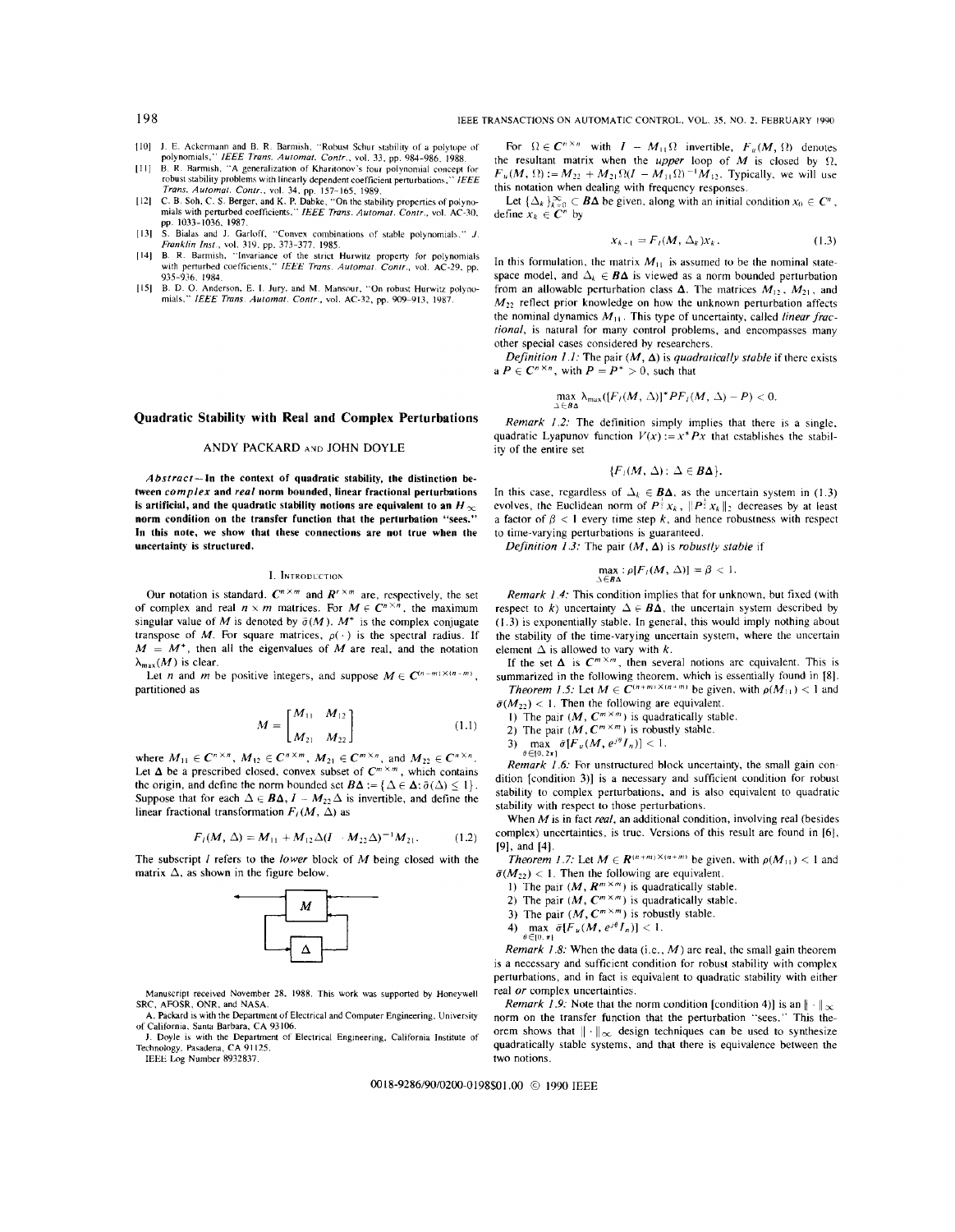IEEE TRANSACTIONS ON AUTOMATIC CONTROL, VOL. 35, NO. 2, FEBRUARY 1990 199

Theorem 1.7 states that there is a single Lyapunov function establishing the stability of the set of matrices  ${F_l}(M, \Delta): \Delta \in$  $R^{m \times m}$ ,  $\bar{\sigma}(\Delta) \leq 1$ *) if and only if every element of the set*  $\{F_l(M, \Delta) \leq 1\}$  $\Delta$ ):  $\Delta \in \mathbb{C}^{m \times m}$ ,  $\bar{\sigma}(\Delta) \leq 1$ } is an exponentially stable matrix. This suggests some possible underlying similarity between *time-varying real perturbations* and *fixed complex perturbations* when general perturbations arise in a linear fractional manner. In the next section, we formalize two conjectures along these lines, and show that, unfortunately, neither are true.

### II. CONJECTURES AND COUNTEREXAMPLES

We begin with a definition of a structured, block diagonal uncertainty set, as introduced in  $[2]$ . Let  $F$  be either the complex, or real field. Suppose *s* and *f* are nonnegative integers, and positive integers *r*<sub>1</sub>, *r*<sub>2</sub>, ···, *r*<sub>s</sub>, *m*<sub>1</sub>, *m*<sub>2</sub>, ···, *m<sub>1</sub>* are specified with  $\sum_{i=1}^{s} r_i + \sum_{j=1}^{f} m_j =$ *m*. Define a set of block diagonal matrices over the field  $F$  as

$$
\Delta_F := \{ \text{diag } [\delta_1 I_{r_1}, \cdots, \delta_s I_{r_s}, \Delta_1, \cdots, \Delta_f] : \\ \delta_i \in F, \Delta_j \in F^{m, \times m_j} \} \subset F^{m \times m}.
$$
 (2.1)

The question this section addresses is as follows. "If  $M \in \mathbb{R}^{(n+m)\times(n+m)}$ , and a certain property is true for the pair  $(M, \Delta_R)$ , can any other property be automatically attributed to the pair  $(M, \Delta_C)$ , or vice versa?"

Theorem 1.7 above shows that when  $s = 0$ ,  $f = 1$ ,  $m_1 = m$ , and the property is quadratic stability, then the two pairs share the property simultaneously. We explore this notion further when the uncertainty is structured as in (2. I).

*Conjecture 2.1:* Suppose *M* is real, and  $\Delta_F$  is a perturbation structure. If the pair  $(M, \Delta_R)$  is quadratically stable, then the pair  $(M, \Delta_C)$  is robustly stable.

This can be shown false with a simple counterexample. Let  $-1 < \beta < 1$  and define  $M \in \mathbb{R}^{3 \times 3}$  as

$$
M := \begin{bmatrix} 0 & -\beta & \beta \\ -1 & 0 & \beta \\ -1 & \beta & 0 \end{bmatrix}.
$$
 (2.2)

This matrix  $M$  comes from [7], where it was used in a slightly different context. Define  $\Delta_R$  and  $\Delta_C$  as

$$
\Delta_R := \{ \text{diag } [\delta_1, \, \delta_2] : \, \delta_i \in R \}
$$

$$
\Delta_C := \{ \text{diag } [\delta_1, \, \delta_2] : \delta_i \in C \}.
$$

For  $\Delta \in \Delta_R$  or  $\Delta \in \Delta_C$ ,  $F_I(M, \Delta)$  is

$$
F_I(M,\Delta)=\frac{\beta(\delta_1-\delta_2)}{1-\beta^2\delta_1\delta_2}.
$$

First, we show that this system is quadratically stable when considering real perturbations. If  $\delta_1$ ,  $\delta_2 \in \mathbb{R}$ , with  $|\delta_i| \leq 1$ , then

$$
|F_{\ell}(M, \Delta)| \leq \left| \frac{2\beta}{1+\beta^2} \right| < 1,
$$

therefore, the function  $V(x) = x^T x$  is a suitable Lyapunov function that works for all  $\Delta \in B\Delta_R$ . However, by choosing  $\delta_1 = j$  and  $\delta_2 = -j$ , the quantity  $F_I(M, \Delta)$  is

$$
F_i(M, \Delta) = \frac{2\beta j}{1 - \beta^2}
$$

which by choosing  $\beta$  close enough to 1 (or  $-1$ ) is arbitrarily large, and hence the uncertain system is not stable for fixed  $\Delta \in B\Delta_C$ . Hence, the conjecture is false.

*Conjecture 2.2:* Suppose *M* is real, and  $\Delta_F$  is a perturbation structure. If the pair  $(M, \Delta_C)$  is robustly stable, then the pair  $(M, \Delta_R)$  is quadratically stable.

This is also false. Define  $\Delta_R$  and  $\Delta_C$  as in the above counterexample. Let constants *a* and  $\beta$  be chosen so  $-1 < a < 1, -1 < \beta < 1$ , and define M<sub>as</sub>

$$
M := \begin{bmatrix} a & 0 & 2\beta a & 0 \\ 0 & -a & 0 & -2\beta a \\ 0 & 1 & 0 & \beta \\ 1 & 0 & \beta & 0 \end{bmatrix}.
$$
 (2.3)

For  $\Delta$  in either  $B\Delta_R$  or  $B\Delta_C$ , the linear fractional transformation  $F_1(M, \Delta)$  is well defined, and is given by

$$
F_{l}(M, \Delta) = \frac{1}{1 - \beta^2 \delta_1 \delta_2} \begin{bmatrix} a(1 + \beta^2 \delta_1 \delta_2) & 2\beta a \delta_1 \\ -2\beta a \delta_2 & -a(1 + \beta^2 \delta_1 \delta_2) \end{bmatrix}.
$$

It is straightforward to calculate that the eigenvalues of  $F_I(M, \Delta)$  are  $\pm a$ *,* independent of the values of  $|\delta_1| \leq 1$  and  $|\delta_2| \leq 1$ . Hence, the pair  $(M, \Delta_C)$  is robustly stable. However, consider the following timevarying real perturbation. For k even, define  $\Delta_t = \text{diag}[1, 0]$ , and for *k* odd, define  $\Delta_k = \text{diag } [0, -1]$ . Then the two-step evolution of  $x_k$  is governed by

$$
x_{k+2} = \begin{bmatrix} a^2(1+4\beta^2) & -2\beta a^2 \\ -2\beta a^2 & a^2 \end{bmatrix} x_k
$$
 (2.4)

for k odd. The eigenvalues of this matrix are at  $a^2$  ( $2\beta^2 + 1 \pm 2\beta\sqrt{\beta^2 + 1}$ ). As long as  $\beta \neq 0$ , *a* can be chosen close enough to 1 so that one of these eigenvalues is bigger than **1** . Hence, the system is not even stable for time-varying real perturbations, and then certainly the pair  $(M, \Delta_R)$  is not quadratically stable.

In fact, for any  $\epsilon > 0$ , and  $|\beta| \in (0, 1)$ , the constant *a* can be properly chosen in  $(-1, 1)$  so that the real, time-varying perturbation  $\Delta_{\text{even}}$  := diag [ $\epsilon$ , 0] and  $\Delta_{\text{odd}}$  := diag [0, - $\epsilon$ ] is destabilizing (in spite of the fact that constant perturbations from the set  $B\Delta_C$  are not destabiliz-

~- D The above counterexample has another interpretation, which is fairly intuitive from a frequency domain point of view. For notational purposes, first write the uncertain difference equation  $x_{k+1} = F_l(M, \Delta_k) x_k$  as

$$
x_{k+1} = M_{11}x_k + M_{12}w_k
$$
  

$$
v_k = M_{21}x_k + M_{22}w_k
$$
  

$$
w_k = \Delta_k v_k.
$$
 (2.5)

If  $I - M_{22} \Delta_k$  is invertible, then for each  $x_k$ , there exist unique vectors  $x_{k+1}$ ,  $v_k$ , and  $w_k$  solving (2.5). Now, if we partition x,  $\Delta$ , w, and  $v \in \mathbb{C}^2$  as

$$
\begin{bmatrix} \hat{x}_k \\ \hat{x}_k \end{bmatrix} := x_k, \quad \begin{bmatrix} \delta_k & 0 \\ 0 & \tilde{\delta}_k \end{bmatrix} := \Delta_k, \quad \begin{bmatrix} \hat{w}_k \\ \tilde{w}_k \end{bmatrix} := w_k, \quad \begin{bmatrix} \hat{v}_k \\ \tilde{v}_k \end{bmatrix} := v_k
$$

and use the definition of  $M$  in (2.3), the state equations are written explicitly as

$$
\begin{aligned} \n\dot{x}_{k+1} &= a\dot{x}_k + 2\beta a\dot{w}_k\\ \n\ddot{v}_k &= \dot{x}_k + \beta \dot{w}_k \n\end{aligned} \tag{2.6}
$$

$$
\tilde{x}_{k+1} = -a\tilde{x}_k - 2\beta a\tilde{w}_k
$$

$$
\hat{v}_k = \tilde{X}_k + \beta \tilde{w}_k
$$
\n
$$
\hat{w}_k = \hat{\delta}_k \tilde{v}_k
$$
\n(2.7)

$$
\tilde{w}_k = \tilde{\delta}_k \tilde{v}_k. \tag{2.8}
$$

In terms of Z transforms, the time-invariant, zero state descriptions of  $(2.6)$  and  $(2.7)$  can be written as

$$
\tilde{v}(z) = T(z)\hat{w}(z)
$$

$$
\hat{v}(z) = B(z)\tilde{w}(z)
$$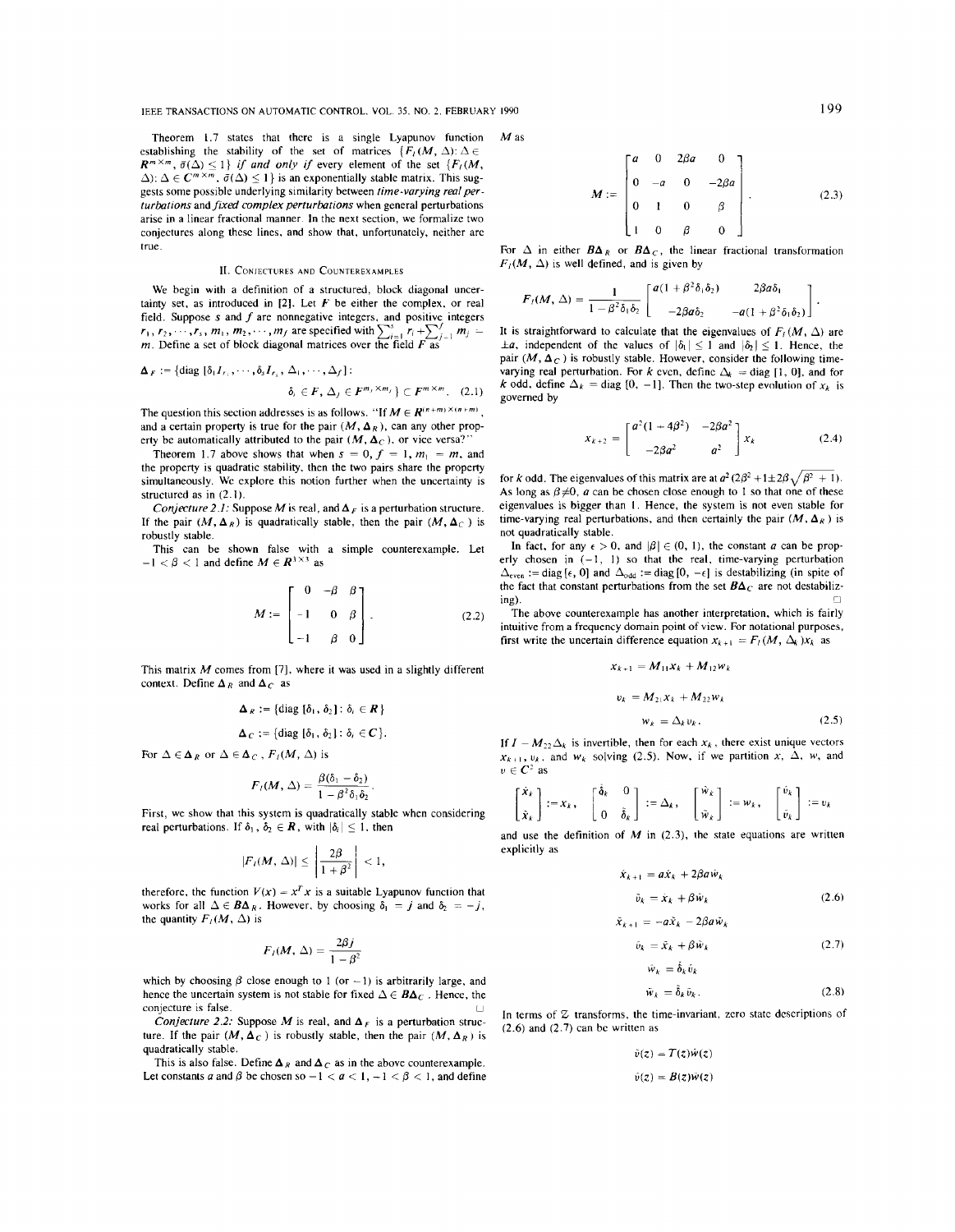200 **IEEE TRANSACTIONS ON AUTOMATIC CONTROL, VOL. 35, NO. 2, FEBRUARY 1990** 

where

$$
T(z) = \beta \frac{z+a}{z-a}, \quad B(z) = \beta \frac{z-a}{z+a}.
$$

Abusing notation, these equations are shown pictorially below.



At low frequency  $(z = 1)$ , *T* has a gain of  $\beta(1 + a)/(1 - a)$ . Hence, the constant input sequence  $\dot{w}_k := r$  will produce the constant output  $\tilde{v}_k = r\beta(1 + a)/(1 - a)$  [by proper choice of initial condition-in the above state representation this would be  $\hat{x}_0 := 2r\beta a/(1 - a)$ .

Likewise, at high frequency  $(z = -1)$ , *B* has a gain of  $\beta(1 + a)/(1 - a)$ *a*), so an initial condition of  $\dot{x}_0 := 2t\beta a/(1 - a)$  and input sequence  $\hat{w}_k := (-1)^{k+1}t$  will produce the output sequence  $\hat{v}_k = [(-1)^{k-1}t\beta(1 +$  $a)$ ]/(1 – *a*).

It then follows that if the initial conditions are chosen with  $r = t$  $\neq 0$ , and  $\dot{\delta}_k = \dot{\delta}_k = [(-1)^{k+1}(1 - a)]/\beta(1 + a)$ , then the loop equations  $(2.6)$ ,  $(2.7)$ , and  $(2.8)$  are solved, the signals w and  $v$  are as described above, and the state  $x_k$  does not decay to zero. Note that for a arbitrarily close to 1, the norm of this destabilizing perturbation  $\Delta_k$  is *arbitrarily small.* In this example, the time-varying real perturbations shift the frequency content of the signals that they multiply. The subsystems *T*  and *B* have large  $(\beta(1+a)/(1-a))$  gains in *different* frequency ranges, therefore, the varying perturbations need only to couple these large gains together by appropriately shifting the frequency content of the signals to cause instability. Since the gains of the subsystems are large, the necessary gain of the perturbation is small. With *constant* perturbations, be they real or complex, this frequency shifting is impossible, and stability is assured.

## III.  $\|\cdot\|_{\infty}$  and Block Diagonal Quadratic Stability

In this section we explore what connections between  $\|\cdot\|_{\infty}$  and quadratic stability exist when the uncertainty is structured as in (2. I), recalling the strong connection for unstructured uncertainty (Theorems 1.5 and 1.7).

In an excellent paper [l] necessary and sufficient conditions are given for quadratic stability of the pair  $(M, \Delta)$ , where  $M \in \mathbb{R}^{(n+m)\times (n-m)}$ , and  $\Delta$  is of the form

$$
\Delta := \{ \text{diag} [\delta_1, \delta_2, \cdots, \delta_m] : \delta_i \in \mathbb{R} \}.
$$

To state their result, define the *finite set A,* 

$$
A_v := \{F_i(M, \Delta) : \Delta \in \Delta, \, \delta_i = \pm 1\}.
$$

Note that  $A_v$  has  $2^m$  elements, and is the image, under  $F_1(M, \Delta)$ , of the vertices of  $B\Delta$ . The theorem from [1] is as follows.

*Theorem 3.1:* Given M and  $\Delta$  as above. The pair  $(M, \Delta)$  is quadratically stable if and only if there is a single quadratic Lyapunov function establishing the stability of the finite set of matrices  $A_{\alpha}$ .

The problem of finding a single quadratic Lyapunov function for a finite set of matrices is then reformulated as a convex optimization, and the solution is discussed completely in [!]. Some synthesis results for state feedback problems with real uncertainty and quadratic stability objectives are found in [IO].

For complex uncertainties, it is simpler to relate quadratic stability to a scaled  $\|\cdot\|_{\infty}$  norm. We begin with a lemma about constant scaling of transfer functions.

*Lemma 3.2:* Let  $D \subset C^{m \times m}$  be a set of invertible matrices. Define

$$
\tilde{\mathfrak{D}} := \{ \text{diag } [T, D] : T \in C^{n \times n}, T = T^* > 0, D \in \mathfrak{D} \}
$$
  

$$
\subset C^{(n+m) \times (n-m)}. (3.1)
$$

Let  $M \subset C^{(n+m)\times(n+m)}$  be given, with  $\rho(M_{11}) < 1$ . Then, there exists a  $D \in \mathfrak{D}$  with

$$
\max_{\theta \in [0,2\pi]} \bar{\sigma}[DF_u(M, e^{j\theta}I_n)D^{-1}] < 1
$$

if and only if

$$
\inf_{\hat{D}\in\mathfrak{D}}\bar{\sigma}(\tilde{D}M\tilde{D}^{-1})<1.
$$

*Proof:* This follows from the results in [1] or [5]. Next, consider a specific block structure **A** of the form

$$
\Delta := \{ \text{diag }[\Delta_1, \Delta_2] : \Delta_1 \in C^{m_1 \times m_1}, \Delta_2 \in C^{m_2 \times m_2} \} \subset C^{m \times m}
$$
\n(3.2)

where  $m_1 + m_2 = m$ . Define  $\mathcal D$  and  $\mathcal D$  as

$$
\mathfrak{D} := \{ \text{diag} \, [dI_{m_1}, I_{m_2}] : d > 0 \} \subset \mathbb{R}^{m \times m} \tag{3.3}
$$

$$
\hat{\mathfrak{D}} := \{ \text{diag } [d_1 I_n, D] : d_1 > 0, D \in \mathfrak{D} \} \subset \mathbb{R}^{(n+m) \times (n+m)} \quad (3.4)
$$

and  $\overline{D}$  as in (3.1).

Assume that for all  $\Delta \in B\Delta$ , the matrix  $I - M_{22} \Delta$  is nonsingular (this would be satisfied if and only if  $\mu_{\Delta}(M_{22}) < 1$ , where  $\mu_{\Delta}(M_{22})$  is the structured singular value of  $M_{22}$  with respect to the structure  $\Delta$  [2]. Then the following lemma is equivalent to a main result of [2], and is discussed further in [5].

*Lemma 3.3:* 

$$
\max_{\Delta \in \mathcal{B}\Delta} \bar{\sigma} [F_i(M, \Delta)] < 1 \text{ if and only if } \inf_{\bar{D} \in \mathcal{D}} \bar{\sigma} (\hat{D} M \hat{D}^{-1}) < 1.
$$

*Lemma 3.4:* Consider the set  $\Delta$  as defined in (3.2), and corresponding  $\mathfrak D$  in (3.3). The pair (M,  $\Delta$ ) is quadratically stable if and only if there is a  $D \in \mathcal{D}$  such that

$$
\max_{\theta \in [0,2\pi)} \bar{\sigma}[DF_u(M, e^{j\theta}I_n)D^{-1}] < 1.
$$

*Remark 3 .5:* Using the structured singular value theory developed in [2], it is possible to show that the pair  $(M, \Delta)$  is robustly stable if and only if for each  $\theta \in [0, 2\pi]$ , there is a  $D_{\theta} \in \mathfrak{D}$  such that  $\bar{\sigma}[D_{\theta}F_u(M, e^{j\theta}I_n]D_n^{-1}] < 1$ . This is a weaker condition, since the scaling matrix can change with frequency  $\theta$  while the condition in Lemma 3.4 involves a *constant* scaling matrix.

*Proof:* For each  $T \in C^{n \times n}$ ,  $T = T^* > 0$ , define  $M_T \in$  $C^{(n+m)\times(n+m)}$  by

$$
M_T := \begin{bmatrix} TM_{11}T^{-1} & TM_{12} \\ M_{21}T^{-1} & M_{22} \end{bmatrix}.
$$

Now the pair  $(M, \Delta)$  is quadratically stable if and only if there is a  $T \in C^{n \times n}$ , with  $T = T^* > 0$ , such that

$$
\max_{\Delta \in B\Delta} \bar{\sigma}[TF_I(M, \Delta)T^{-1}] = \max_{\Delta \in B\Delta} \bar{\sigma}[F_I(M_T, \Delta)] < 1.
$$

Using Lemma 3.3, this is true if and only if there exists a  $T$  such that

$$
-\inf \ \bar{\sigma}(\hat{D}M_T\hat{D}^{-1})<1
$$

 $D \in \mathcal{D}$ 

which is equivalent to

$$
\inf_{\tilde{D}\in \tilde{\mathfrak{D}}} \tilde{\sigma}(\tilde{D}M\tilde{D}^{-1}) < 1.
$$

This is the same condition as in Lemma 3.2.

Hence, for two full complex blocks, the notion of quadratic stability is equivalent to a  $\|\cdot\|_{\infty}$  criterion, with constant, diagonal scaling matrices. The equivalence for more than two blocks is in general not true, since the result in Lemma 2.3 exploits the fact that  $\Delta$  has only two blocks.

### IV. CONCLUSIONS

In this note we have shown that the equivalence between real and complex perturbations in the context of quadratic stability to linear fractional,